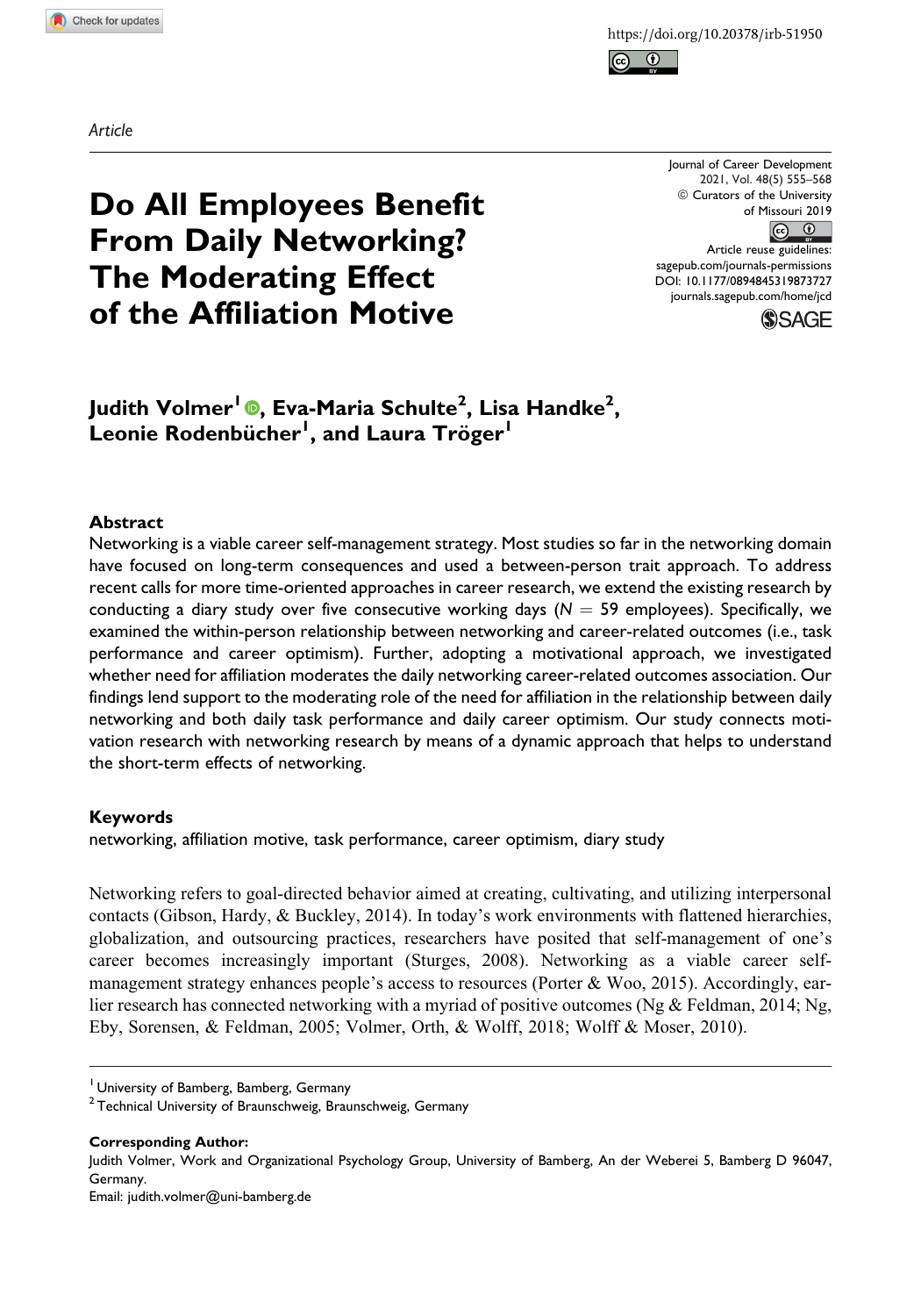However, existing research has predominantly considered the consequences of networking over longer periods (i.e., months or even years), whereas the immediate effects of networking have been largely neglected. We focus on a short time frame and examine networking on the daily level. Our within-person approach thereby responds to recent calls to pay more attention to career success as an emergent process evolving as a function of time and experience (Heslin & Turban, 2016) and contributes to the very few studies examining networking experiences at the daily level (e.g., Baumeler, Johnston, Hirschi, & Spurk, 2018; Volmer & Wolff, 2018). Considering the immediate effects of networking is important as effects at different levels (within-person and between-person) may differ (Bolger, Davis, & Rafaeli, 2003; McCormick, Reeves, Downes, Li, & Ilies, in press). The withinperson effects of networking are scarce but would be helpful for researchers and practitioners alike in order to ascertain whether daily networking is advisable and has positive immediate effects.

In addition to the scarcity of within-person research in networking research, the results of the positive associations of networking with people's career success raise the question whether these are valid in the same way for all individuals. Networking research has investigated the role of personality in the context of networking (Forret & Dougherty, 2001; van Hoye, van Hoft, & Lievens, 2009; Wanberg, Kanfer, & Banas, 2000; Wolff & Kim, 2012; Wolff & Moser, 2006), yet knowledge of the role of personality still appears to be limited. Earlier research has focused almost exclusively on the trait approach (e.g., McCrae  $& Costa$ , 1997), which mainly describes how individuals act, think, and feel in a general manner. We here adopt a motivational perspective (e.g., Schultheiss, Strasser, Rösch, Kordik, & Graham, 2012) and focus on implicit motives. Implicit motives "generally sustain spontaneous behavioral trends over time because of the pleasure derived from the activity itself" (McClelland, Koestner, & Weinberger, 1989, p. 690) and thus address the *why* of networking. Explicit motives contain a stronger cognitive component and are conscious responses to specific situations (McClelland et al., 1989). Implicit and explicit motives usually correlate only weakly with each other and predict different behaviors (Kehr, 2004b; McClelland, 1987; McClelland et al., 1989; Schultheiss et al., 2012). We are interested in implicit motives with a focus on the affiliation motive, as we believe that not all our behavior is conscious and assume that differences in the unconscious affiliation motive may explain why not all people might necessarily benefit from networking in the same way. People high in need for affiliation strive to be with other people (McClelland, 1987), which we regard as an important explanation for why networking may not have potential beneficial consequences for everyone. Existing within-person networking research has investigated networking as a predictor of work–nonwork enrichment (Baumeler et al., 2018) and career-related outcomes, job attitudes, and well-being (Volmer & Wolff, 2018) yet has neglected moderators as a possible way to answer the question whether everyone benefits from networking on a daily level.

While there is research on the role of the Big Five traits (McCrae & Costa, 1997) for networking as outlined previously, to the best of our knowledge, we are only aware of one study (Wolff, Weikamp,  $\&$ Batinic, 2018) that has investigated implicit motives. Wolff et al. (2018) examined implicit motives as determinants of (trait) networking, whereas we include the implicit affiliation motive as a moderator in the daily networking career-related outcomes relationship.

We investigate task performance and career optimism as career-related outcomes of daily networking as central indicators of immediate career success. Task performance refers to employees' fulfillment of formal requirements (Sonnentag, Volmer, & Spychala, 2008) and is of high significance for organizations and individuals alike. The tendency for individuals to "expect the best possible outcome or to emphasize the most positive aspects of one's future career development" (Rottinghaus, Day,  $\&$ Borgen, 2005, p. 11) is described as career optimism. It has been linked to a variety of positive careerrelated outcomes such as career aspirations, choice, exploration (Rottinghaus et al., 2005), and academic satisfaction (McIlveen, Beccaria, & Burton, 2013).

This research makes two main contributions to the existing literature. First, our within-person approach contributes to the networking career success literature by shedding light on the short-term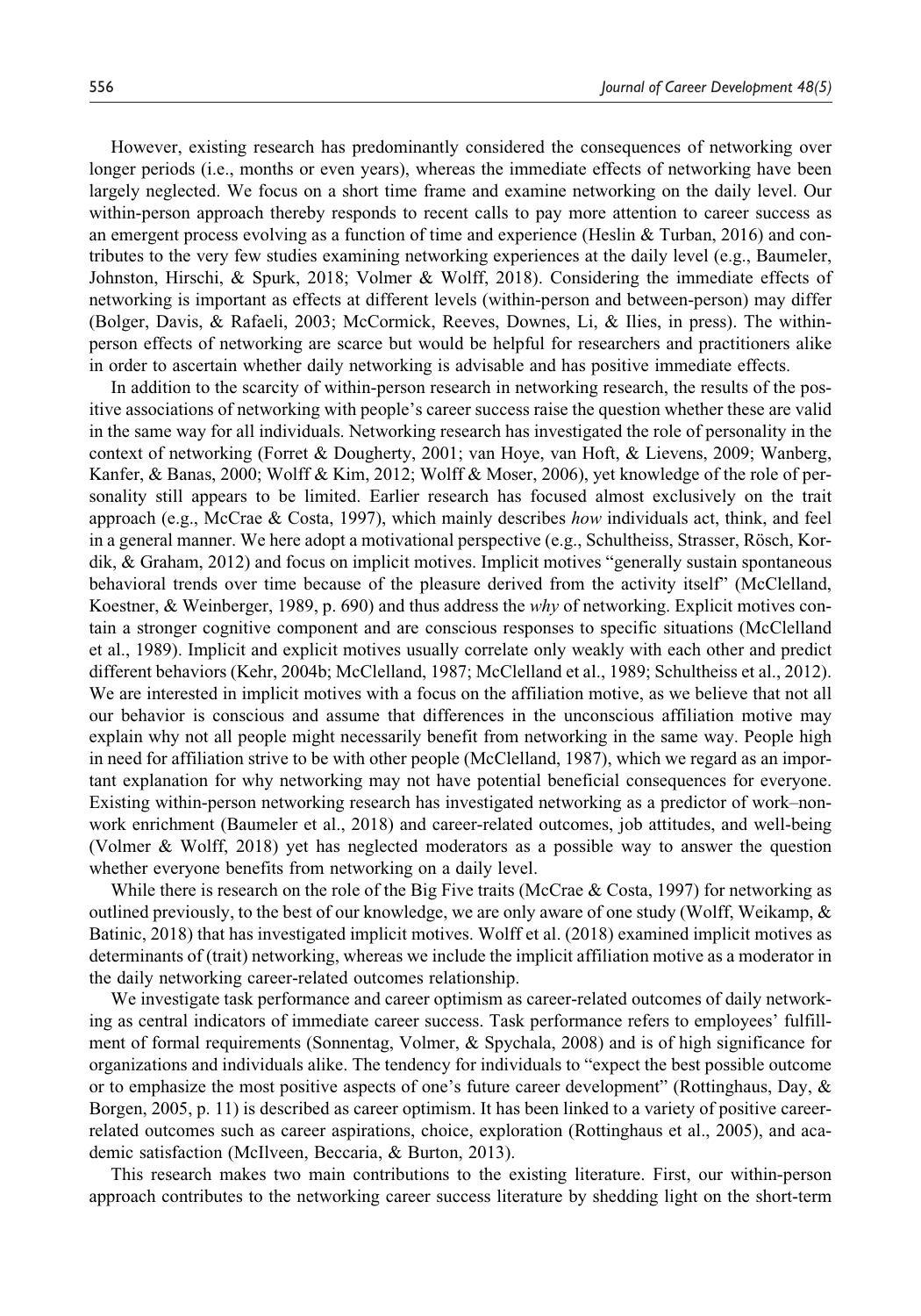effects of networking and its immediate consequences for changeable, career-related outcomes. Second, we connect career research with motivational research in order to understand whether everyone benefits from daily networking.

# Hypotheses Development

# Daily Networking and Task Performance

Networking is defined as the extent to which individuals proactively engage in building and maintaining social contacts that they consider beneficial for their work or career (Forret & Dougherty, 2001; Wolff & Moser, 2009). Examples of networking can be meeting for an informal lunch or asking others for a favor (Wolff & Muck, 2009). Regarding networking behavior as a set of behaviors (Frese, Fay, Hilburger, Leng, & Tag, 1997) highlights the fact that networking is a malleable behavioral tendency affected by individuals' motivation rather than being a stable, dispositional construct (Wolff, Moser,  $\&$ Grau, 2008; Wolff & Moser, 2009). Empirical evidence shows a high within-variability of networking on a daily level (46% and 70.14% within-person variance of networking, respectively; Baumeler et al., 2018; Volmer & Wolff, 2018).

The relationships individuals build and maintain via networking create a network that they can turn to for social support, ideas, advice, or sponsorship (de Janasz & Forret, 2008; Wolff & Moser, 2006). Social support, in turn, is generally considered to directly promote well-being and performance and to buffer against the negative effects of job demands (Bakker, Demerouti, & Verbeke, 2004; Viswesvaran, Sanchez, & Fischer, 1999). Asking a colleague for advice with regard to a certain task can help to conserve resources by reducing time spent searching for possible solutions but also gives access to valuable information one might otherwise not have had. Accordingly, social support enhances task performance due to assistance received and access to key information that enables individuals to perform their tasks more successfully (Sparrowe, Liden, Wayne, & Kraimer, 2001; Thompson, 2005). Building on these findings, we hypothesize the following:

Hypothesis 1a: Daily networking will be positively related to task performance.

# Daily Networking and Career Optimism

Social support enhances employees' ability to satisfy a variety of personal needs such as a building self-confidence and clarification of career goals. Moreover, supportive relationships with others increase the likelihood of receiving key "inside" information that creates awareness of potential opportunities and produces a feeling of empowerment in the organization (Forret & Dougherty, 2004; Ragins, 1997).

By alleviating stress, providing additional resources, and enhancing individuals' self-efficacy and control perceptions, social support has also been shown to enhance the ability to cope with careerrelated changes (Duffy, 2010; Garcia, Restubog, Bordia, Bordia, & Roxas, 2015; Wang & Fu, 2015). This ability, in turn, is linked to an optimistic outlook concerning one's (future) career (Rottinghaus et al., 2005). As opposed to dispositional optimism, career optimism is more malleable and subject to change (Rottinghaus et al., 2005; Spurk, Kauffeld, Barthauer, & Heinemann, 2015). Accordingly, we assume positive short-term consequences of networking. In a study by Volmer and Wolff (2018), daily networking was positively associated with daily career optimism, and career optimism showed substantial within-person variability (39.66%). In sum, we hypothesize the following:

Hypothesis 1b: Daily networking will be positively related to career optimism.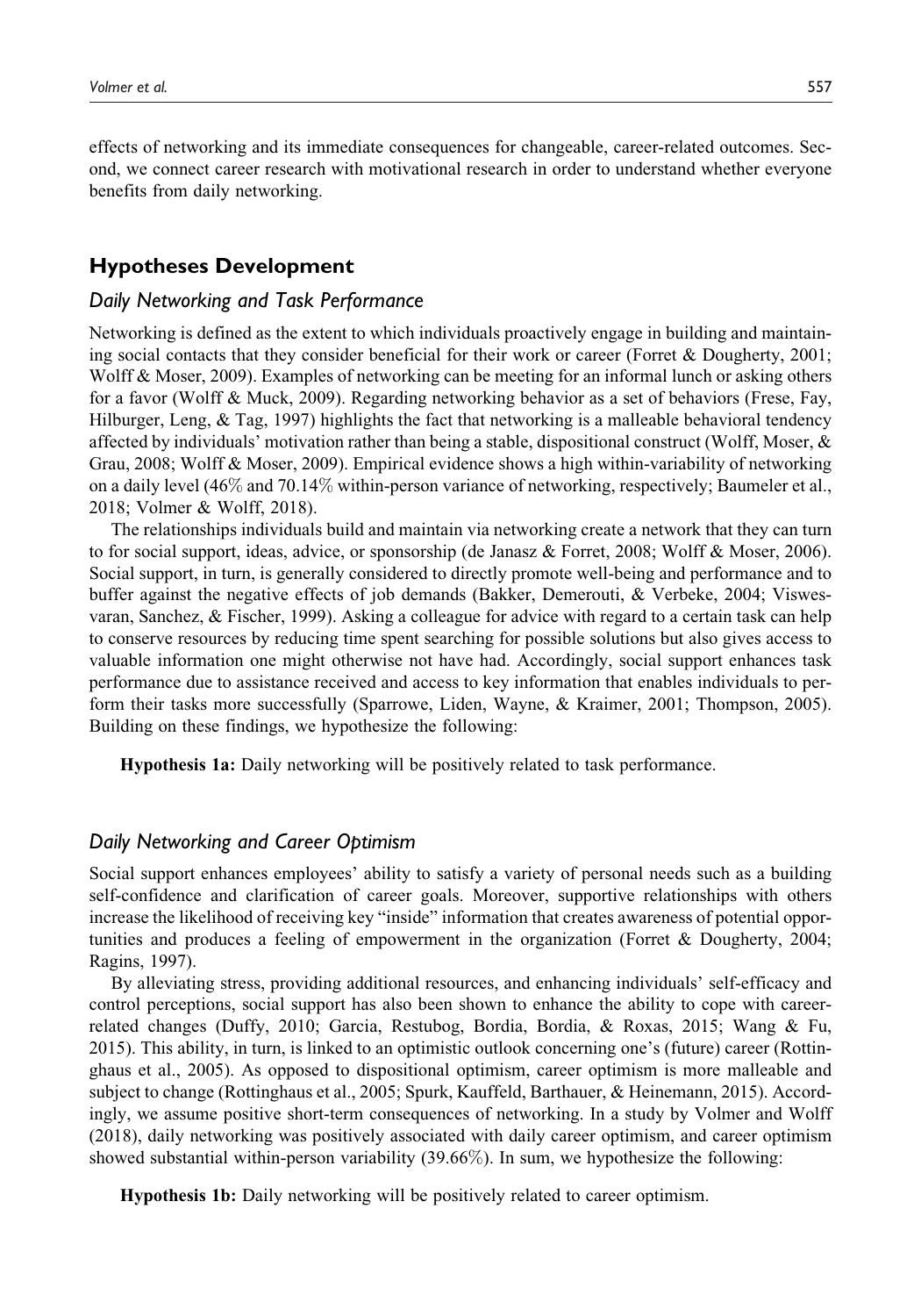## The Moderating Role of the Affiliation Motive

As distinguished by McClelland's (1987) human motivation theory, there are three basic motives: the affiliation, the achievement, and the power motive. The affiliation motive is linked to the need to establish and maintain social relationships (e.g., McClelland, 1987; Murray, 1938) and thus closely related to networking. The incentive that is the basis of the need for affiliation is the positive feeling of being socially involved (Brandstätter, Schüler, Puca, & Lozo, 2013).

People high on need for affiliation have the desire to be socially involved. When entering social interactions, they will exhibit behaviors with the potential of making them more affiliative (Dufner, Arslan, Hagemeyer, Schönbrodt, & Denissen, 2015; McClelland, 1987). For example, a person with a high need for affiliation may engage in socializing behavior when meeting a stranger in order to create a feeling of warmth and closeness. Moreover, individuals with a high need for affiliation are likely to devote more time and reciprocal services to their interpersonal relationships (Teng, 2015; Weinberger, Cotler, & Fishman, 2010), thus strengthening these ties (Granovetter, 1973). Furthermore, individuals with high affiliation needs also appear to promote an atmosphere of trust, which in turn is an important factor for effective networks (Levin & Cross, 2004). We thus assume that people high on the affiliation motive differ from people low on the affiliation motive to the extent to which networking affects their task performance and career optimism. Taken together, we propose the following hypotheses:

Hypothesis 2a: The positive relationship between daily networking and task performance will be moderated by need for affiliation, indicating that the relationship will be stronger for people high on need for affiliation than for people low on need for affiliation.

Hypothesis 2b: The positive relationship between daily networking and career optimism will be moderated by need for affiliation, indicating that the relationship will be stronger for people high on need for affiliation than for people low on need for affiliation.

# Method

# Procedure

We recruited participants by means of flyers distributed via e-mail and presented the study as a study on networking. Participants first responded to a general online survey including dispositional network behavior and motives. After 1 week, participants completed two online surveys daily for five consecutive working days. We collected data on daily networking at the end of each working shift and data on career optimism and task performance at bedtime. Participants generated an identification code in order to match the questionnaires. To increase compliance, we offered an anonymized general feedback report.

The response rate ranged between 95.9% for daily networking (278 complete surveys of a maximum of 290) and 91% for task performance (264 complete surveys of a maximum of 290). Overall, the average response rate was 92.5%.

#### Sample

A total of 59 employees took part in our study (we excluded one participant due to a missing general survey). The participants ( $N = 58$ ) worked in different industrial sectors in Germany, mainly as office workers (29.3% held a managerial position). Participants (50% female) were on average 35.95 years old  $(SD = 12.57)$  and had on average 8.06 years of job tenure  $(SD = 9.09)$ . Working hours per week ranged from 20 to 60 h. The majority of participants held a university master's or doctoral degree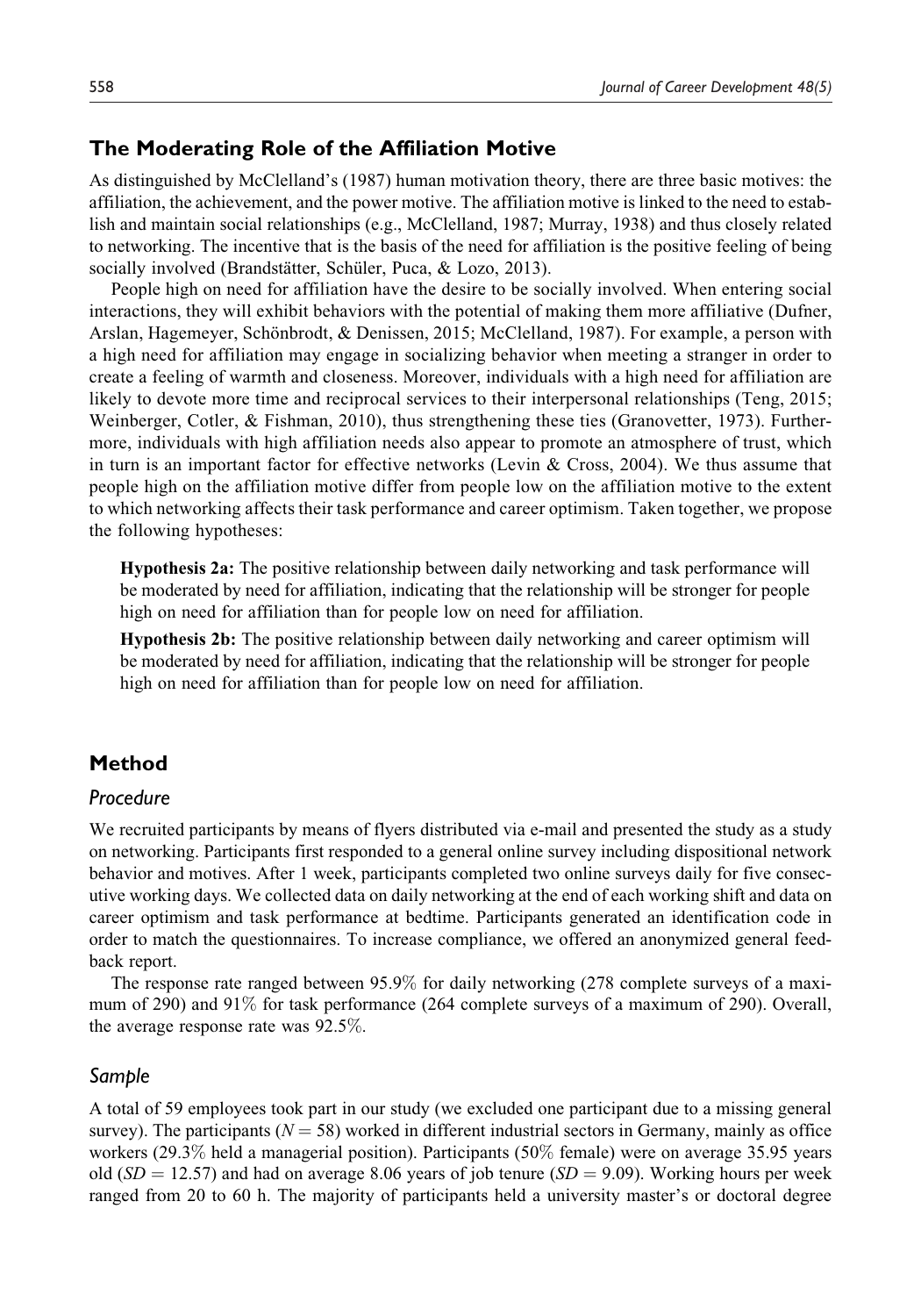$(44.8\%)$ , followed by participants who had completed basic or secondary school graduation  $(30.9\%)$ and had completed an apprenticeship (20.7%).

### **Measures**

#### Person-level variables

Networking. We measured networking with the 44-item German Networking Scale by Wolff and Moser (2006). Participants were asked to assess their general networking on a 4-point Likert-type scale  $(1 = not at all to 4 = entirely)$ . Sample items were: "I use internal events to make new contacts" and "I inform myself about what colleagues from other departments are working on." Cronbach's  $\alpha$  was .91. Wolff and Moser (2006) demonstrated that networking was positively correlated with the level of work relief ( $r = .29$ ,  $p < .01$ ), strategic information ( $r = .35$ ,  $p < .01$ ), and networks (i.e., number of persons offering either work relief or strategic information).

Affiliation motive. We used the Multi-Motive Grid (MMG; Sokolowski, Schmalt, Langens, & Puca, 2000) to assess the need for affiliation motive. The MMG is a validated, pictorial test (Langens  $\&$ Schmalt, 2008) and has been used in the organizational context in the past (Kehr, 2004a; Sokolowski et al., 2000; Wolff et al., 2018). An example of a picture with a high arousal potential for affiliation only shows people dancing at a disco. Participants were provided with 12 statements representing motivational tendencies (e.g., "one is happy to meet other people" for affiliation). Participants indicated whether these statements fitted the picture ( $0 = no$  and  $1 = yes$ ). We calculated the sum score of the statements relevant for the need for affiliation motive ( $\alpha = .62$ ). Cronbach's  $\alpha$  of implicit motives has been shown to be low  $(-.02 \text{ to } .43,$  Schultheiss, Liening, & Schad, 2008) but higher for the MMG (.61; Sokolowski et al., 2000) because participants' responses to the pictures need not be scored.

Control variables. We controlled for gender  $(1 = male, 2 = female)$ , age, tenure, and networking as trait. All these variables were assessed in the general survey.

#### Day-level variables

Networking. Following the procedure proposed by Volmer and Wolff (2018), we measured daily networking with 8 items (on 6-point Likert scales ranging from  $1 = not$  at all to  $6 =$  entirely) adapted from Wolff and Moser's (2006) Trait Networking Scale. Sample items included "Today I actively engaged in building or intensifying new contacts" and "Today my contacts were beneficial concerning business matters." Cronbach's  $\alpha$  was .89 across the 5 days and ranged from .87 to .91.

Career optimism. Following the procedure proposed by Volmer and Wolff (2018), we measured career optimism with 3 items from the German version of the Career Future Inventory (Rottinghaus et al., 2005; German version by Spurk & Volmer, 2013). Participants were instructed to rate their daily career optimism on 5-point Likert-type scales ranging from 1 *(totally disagree)* to 5 *(totally agree)*. A sample item included "Today, after work, I am happy about my professional development." Across the 5 days, Cronbach's  $\alpha$  was .90 and ranged from .85 to .95. As shown by Spurk and Volmer (2013), career optimism was related positively to both career ( $r = .55$ ,  $p < .001$ ) and job satisfaction ( $r =$ .42,  $p \leq .001$ ), demonstrating its convergent validity, as well as negatively to neuroticism ( $r =$  $-47$ ,  $p < .001$ ), thereby supporting its discriminant validity.

Task performance. We assessed task performance with 7 items adapted from Williams and Anderson's (1991) In-Role Performance Scale. Participants were instructed to rate their daily task performance on 5-point Likert-type scales  $(1 = totally\,\,disagree\,\,to\,\,5 = totally\,\,agtree)$ . A sample item included "Today I accomplished the tasks that were expected of me." Cronbach's  $\alpha$  was .84 across the 5 days and ranged from .82 to .86. As demonstrated by Williams and Anderson, these items correlated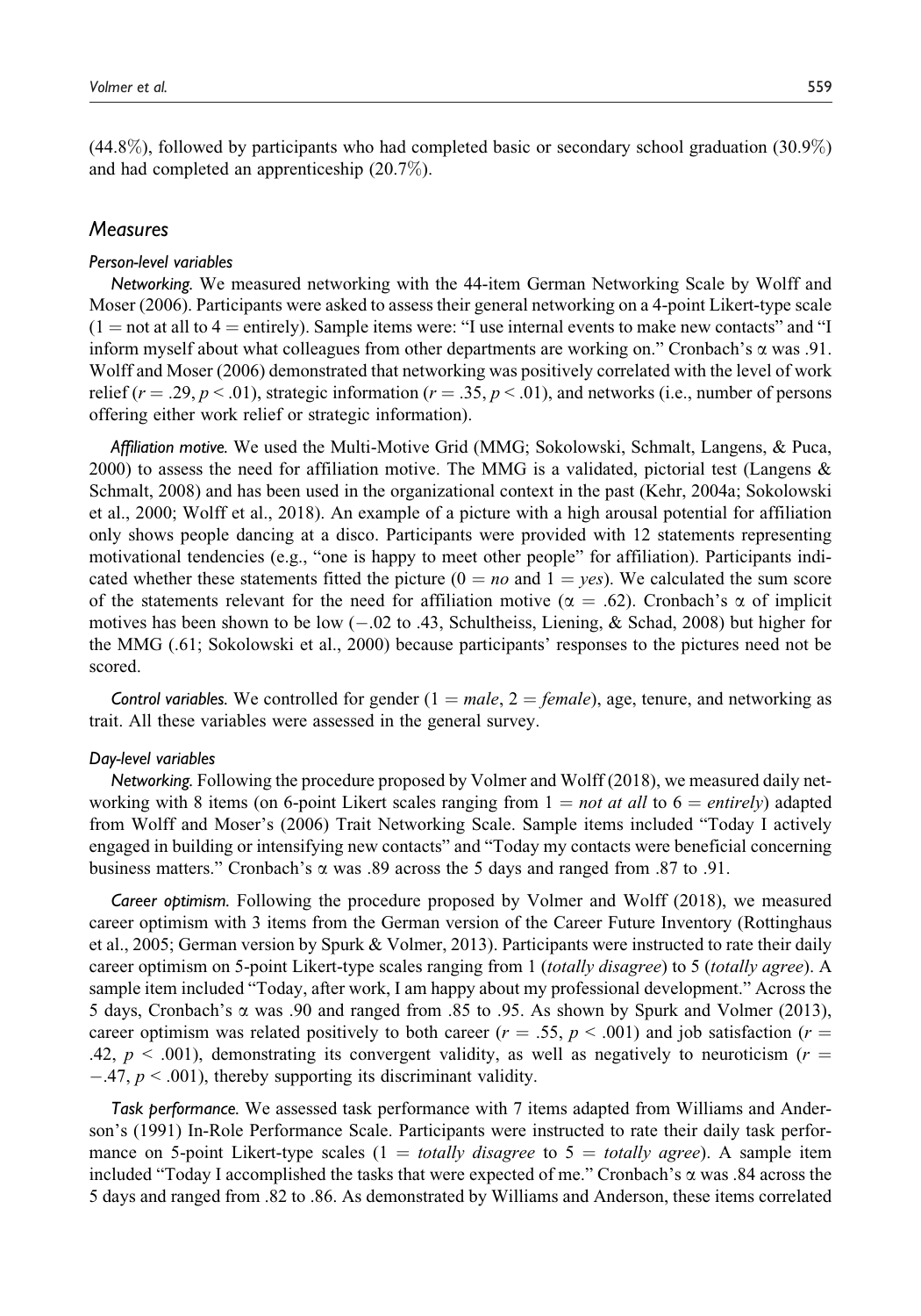| Variable                  | м     | SD    |           | $\mathbf{2}$ | 3          | 4      | 5      | 6     |         | 8                  |
|---------------------------|-------|-------|-----------|--------------|------------|--------|--------|-------|---------|--------------------|
| Person level ( $N = 58$ ) |       |       |           |              |            |        |        |       |         |                    |
| I. Age                    | 35.95 | 12.57 |           | $-.15$       | .70***     | $-27*$ | .02    |       |         |                    |
| $2.$ Sex $^{\rm a}$       | 1.50  | 0.50  |           |              | $-.13$     | .05    | .07    |       |         |                    |
| 3. Job tenure             | 8.06  | 9.09  |           |              |            | $-.21$ | .02    |       |         |                    |
| 4. Trait networking       | 2.24  | 0.38  |           |              |            | (.91)  | $-.16$ |       |         |                    |
| 5. Need for affiliation   | 1.46  | 0.20  |           |              |            |        | (.62)  |       |         |                    |
| Day level $(N = 264-278)$ |       |       |           |              |            |        |        |       |         |                    |
| 6. Daily networking       | 2.40  | 1.04  | $-.24$    |              | $-.19-.03$ | .28*   | $-.06$ | (.89) | .22 *** | $-.05$             |
| 7. Career optimism        | 2.63  | 1.05  | $-.41***$ | .09          | $-.31*$    | 19.    | .04    |       | (.90)   | .28 <sup>***</sup> |
| 8. Task performance       | 3.97  | 0.59  | . 15      | .02          | .12        | $-.14$ | .24    |       |         | (.84)              |
|                           |       |       |           |              |            |        |        |       |         |                    |

Table 1. Means, Standard Deviations, and Intercorrelations.

Note. Correlations among Level 1 variables and among Level 2 variables above the diagonal; cross-level correlations between Level 1 and Level 2 variables below the diagonal. Cronbach's  $\alpha s$  are listed on the diagonal.

<sup>a</sup>Sex is coded as  $1 =$  male,  $2 =$  female.

 $*_{p}$  < .05.  $*_{p}$  < .01.  $*_{p}$  < .001.

with two other job performance subscales, that is, organizational citizenship behaviors targeting the individual ( $r = .52$ ,  $p < .05$ ) and the organization ( $r = .55$ ,  $p < .05$ ).

# Results

# Data Analysis

Due to the hierarchical structure of data with days nested within persons, we tested our hypotheses using multilevel modeling in Mplus version 6.12 (Muthén & Muthén, 1998–2010), maximum likelihood estimation with robust standard errors, and full-information maximum likelihood. Daily variables represent the within-person level of analysis (Level 1), whereas dispositional variables, including personal motives, dispositional networking, and controls, constitute the between-person level of analysis (Level 2). Person-level predictor variables were centered at the grand mean, and day-level predictor variables were centered at the respective person mean.

# Preliminary Results

Means, standard deviations, and intercorrelations of all measures are presented in Table 1. To analyze whether multilevel modeling was appropriate, we examined the amount of between-person and within-person variance of the variables. Within-person variance in this study (career optimism: 37.2%; task performance: 47.8%; daily networking: 55.9%) indicated that it was appropriate to apply multilevel modeling.

# Hypotheses Testing

To test our hypotheses, we conducted several multilevel analyses. In our first step, we started with a null model in which the intercept was the only predictor. In a second step, we included control variables at the person level (i.e., networking as trait, gender, age, and job tenure as predictors; Model 1). Then, to test our Hypotheses 1a and 1b, we included daily networking as a day-level predictor (Model 2). Finally, to test the cross-level effect, we applied a random slope model with need for affiliation as a person-level moderator (Model 3). In all four models, the two dependent variables (i.e., career optimism and task performance) were considered simultaneously. All results are shown in Table 2 (task performance) and Table 3 (career optimism).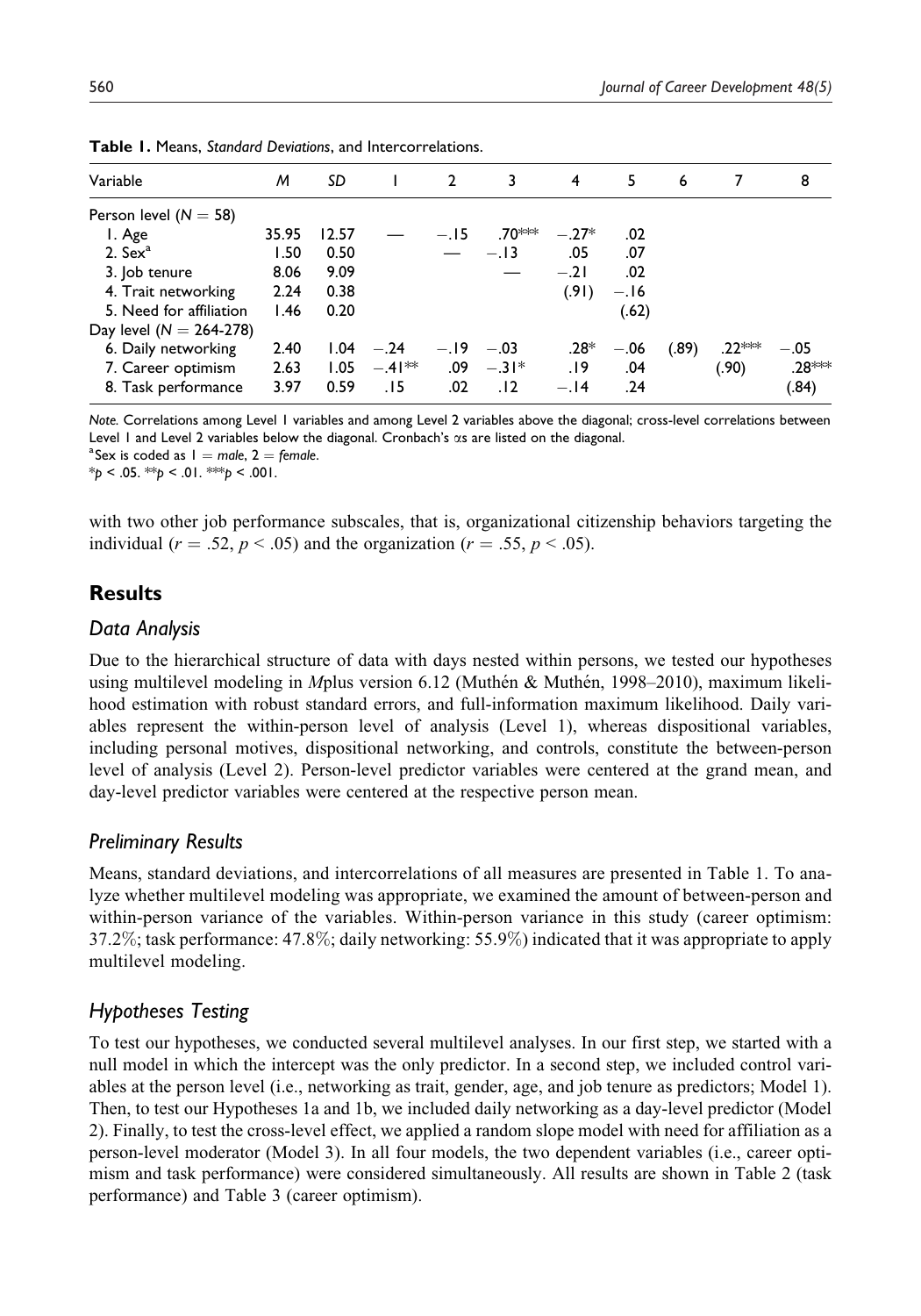| Table 2. Multilevel Estimates for Testing Need for Affiliation as a Moderator in the Relationship Between Daily Networking and Daily Task Performance          |       |                         |                          |                                           |                                  |                                                     |                                           |                                           |                                                            |                                                    |                                           |                                                    |
|----------------------------------------------------------------------------------------------------------------------------------------------------------------|-------|-------------------------|--------------------------|-------------------------------------------|----------------------------------|-----------------------------------------------------|-------------------------------------------|-------------------------------------------|------------------------------------------------------------|----------------------------------------------------|-------------------------------------------|----------------------------------------------------|
|                                                                                                                                                                |       | Model<br>$\overline{z}$ |                          |                                           | Model I                          |                                                     |                                           | Model 2                                   |                                                            |                                                    | Model 3                                   |                                                    |
| Variable                                                                                                                                                       | Est   | 55                      | $\overline{\phantom{0}}$ | Est                                       | 닍.                               | t                                                   | ដែ                                        | SE                                        | t                                                          | Et                                                 | ЯŠ                                        | t                                                  |
| Intercept                                                                                                                                                      | 3.960 | 8so                     | 65.408***                | 4.063                                     | 0.300                            | $13.543***$                                         | 4.102                                     | 0.299                                     | $13.719***$                                                | 4.107                                              | 0.297                                     | $13.843***$                                        |
| person-level predictors<br>Need for affiliation<br>Trait Networking<br>Gender <sup>a</sup><br>Tenure<br>Age                                                    |       |                         |                          | 0.006<br>$-0.119$<br>$-0.017$<br>$-0.152$ | 0.010<br>0.155<br>0.007<br>0.121 | $-1.663$ <sup>†</sup><br>0.931<br>$-0.981$          | $-0.130$<br>$-0.018$<br>0.006<br>$-0.145$ | 0.120<br>0.007<br>0.157<br>$\overline{0}$ | $-1.699^{\dagger}$<br>-0.927<br>$-1.085$                   | $-0.018$<br>0.006<br>0.050<br>$-0.132$<br>$-0.142$ | 0.010<br>0.149<br>0.325<br>0.007<br>0.121 | $-1.738$<br>$-1.090$<br>0.872<br>$-0.951$<br>0.153 |
| cross-level moderation<br>day-level predictors<br>Networking                                                                                                   |       |                         |                          |                                           |                                  |                                                     | 0.020                                     | 0.036                                     | 0.537                                                      | 0.034                                              | 0.039                                     | 0.879                                              |
| Need for affiliation                                                                                                                                           |       |                         |                          |                                           |                                  |                                                     |                                           |                                           |                                                            | $-0.412$                                           | 0.210                                     | $-1.967*$                                          |
| Table 3. Multilevel Estimates for Testing Need for Affiliation as a Moderator in the Relationship Between Daily Networking and Daily Career Optimism.          |       | Model<br>$\overline{z}$ |                          |                                           | Model                            |                                                     |                                           | Model 2                                   |                                                            |                                                    | Model 3                                   |                                                    |
| Variable                                                                                                                                                       | Εt    | 닍                       | t                        | Est                                       | 닍.                               | پ                                                   | Et                                        | 띥                                         | پ                                                          | Est                                                | Я                                         | t                                                  |
| Intercept                                                                                                                                                      | 2.642 | 4<br>$\bar{5}$          | 23.178***                | 3.389                                     | 0.486                            | $6.98$   $**$                                       | 3.384                                     | 0.488                                     | $6.932***$                                                 | 3.338                                              | 0.485                                     | $6.883***$                                         |
| person-level predictors<br>Need for affiliation<br>Trait Networking<br>Gender <sup>a</sup><br>Tenure<br>Age                                                    |       |                         |                          | 0.130<br>$-0.015$<br>$0.278$<br>0.023     | 0.012<br>0.197<br>0.015<br>0.280 | $-1.858$ <sup>†</sup><br>0.660<br>$-1.021$<br>0.992 | 0.115<br>$-0.016$<br>$-0.022$<br>0.324    | 0.013<br>0.198<br>0.015<br>0.274          | $-1.709$ <sup>†</sup><br>$-1.060$<br>0.583<br><b>1.183</b> | 0.020<br>0.106<br>$-0.017$<br>0.625<br>0.261       | 0.014<br>0.013<br>0.195<br>0.264<br>0.538 | 0.545<br>$-1.172$<br>1.162<br>0.987<br>$-1.561$    |
| cross-level moderation<br>day-level predictors<br>Networking                                                                                                   |       |                         |                          |                                           |                                  |                                                     | 0.122                                     | 0.065                                     | 1.892                                                      | 0.128                                              | 0.067                                     | 1.896                                              |
| Need for affiliation                                                                                                                                           |       |                         |                          |                                           |                                  |                                                     |                                           |                                           |                                                            | $-0.508$                                           | 0.216                                     | $-2.353*$                                          |
| Note. $N = 260$ observations nested in 58 participants. Unstandardized results are presented.<br>$p < 10. *p < 0.05$ . **** 201<br>$a_1$ = male; $2$ = female. |       |                         |                          |                                           |                                  |                                                     |                                           |                                           |                                                            |                                                    |                                           |                                                    |

*Volmer et al.* 561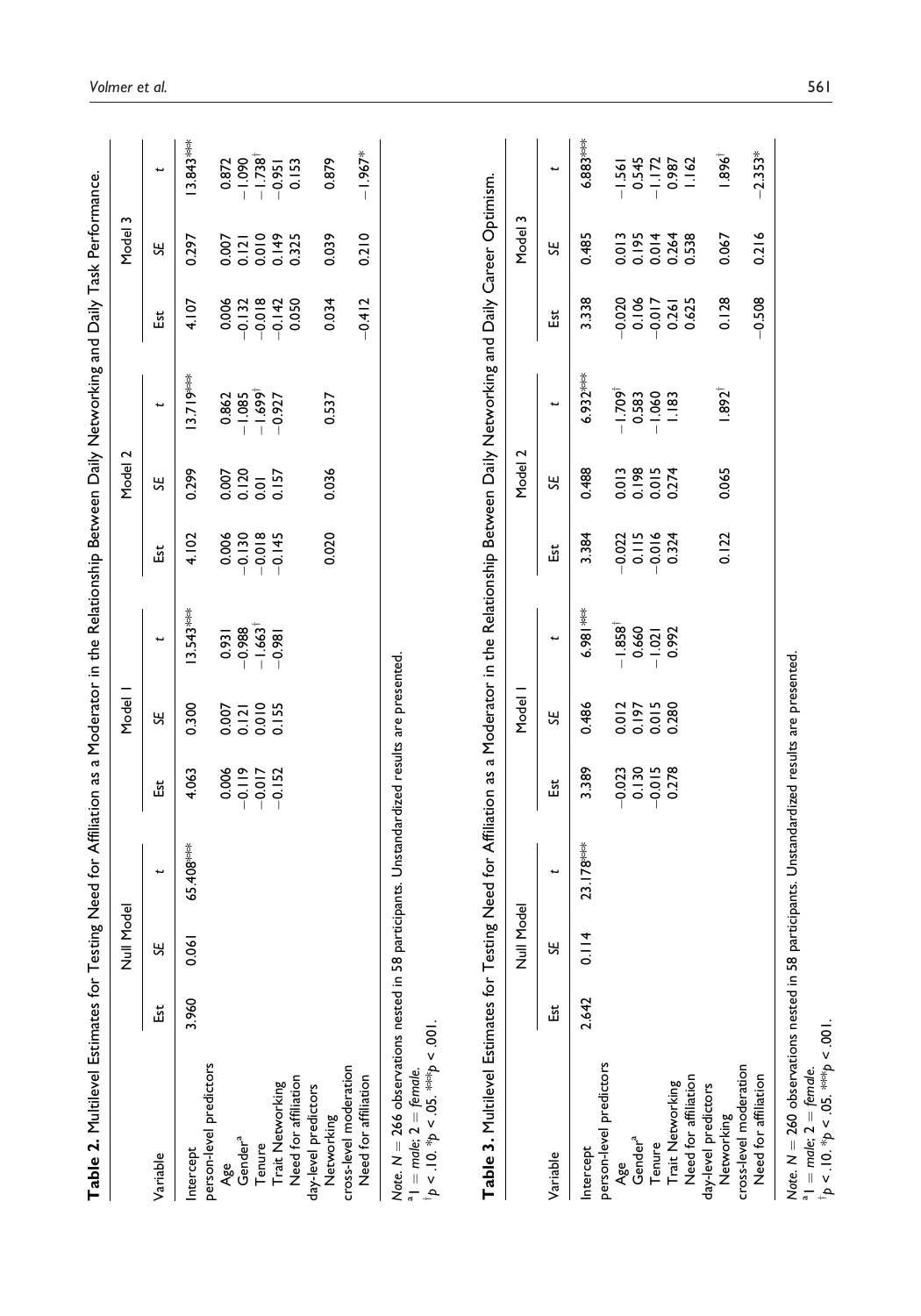

Figure 1. Need for affiliation as moderator of the relationship between networking and task performance on a daily level.



Figure 2. Need for affiliation as moderator of the relationship between networking and career optimism on a daily level.

In Hypothesis 1, we predicted that daily networking would be positively related to task performance (1a) and career optimism (1b). Analyses indicated that day-level networking was not significantly linked to task performance ( $\gamma = 0.02$ ,  $SE = 0.04$ ,  $t = 0.54$ ,  $p = .591$ ). The link between daily networking and career optimism tended to be positive ( $\gamma = 0.12$ ,  $SE = 0.07$ ,  $t = 1.89$ ,  $p = .058$ ). Taken together, only Hypothesis 1b was (at least tentatively) supported.

Hypothesis 2 predicted respectively cross-level moderation between within-person relationships of daily networking and task performance (2a), and career optimism (2b). To test Hypothesis 2, we entered need for affiliation as a cross-level moderator in our analyses. The results indicated that need for affiliation moderated the relationship between daily networking and task performance  $(\gamma = -0.41, \text{SE} = 0.21, t = -1.97, p = .049)$  as well as between daily networking and career optimism  $(\gamma = -0.51, \, SE = 0.22, t = -2.35, p = .019)$ . Figures 1 and 2 illustrate the moderation effects: Employees with high need for affiliation (sample average  $+ 1$  SD) benefited especially from daily networking. Employees with low need for affiliation (sample average  $-1$  SD) showed no change in career optimism due to daily networking and even tended to report *less* task performance after days with high networking scores. As we hypothesized stronger effects for employees with high need for affiliation but positive effects for all employees, Hypotheses 2a and 2b could be only partially supported.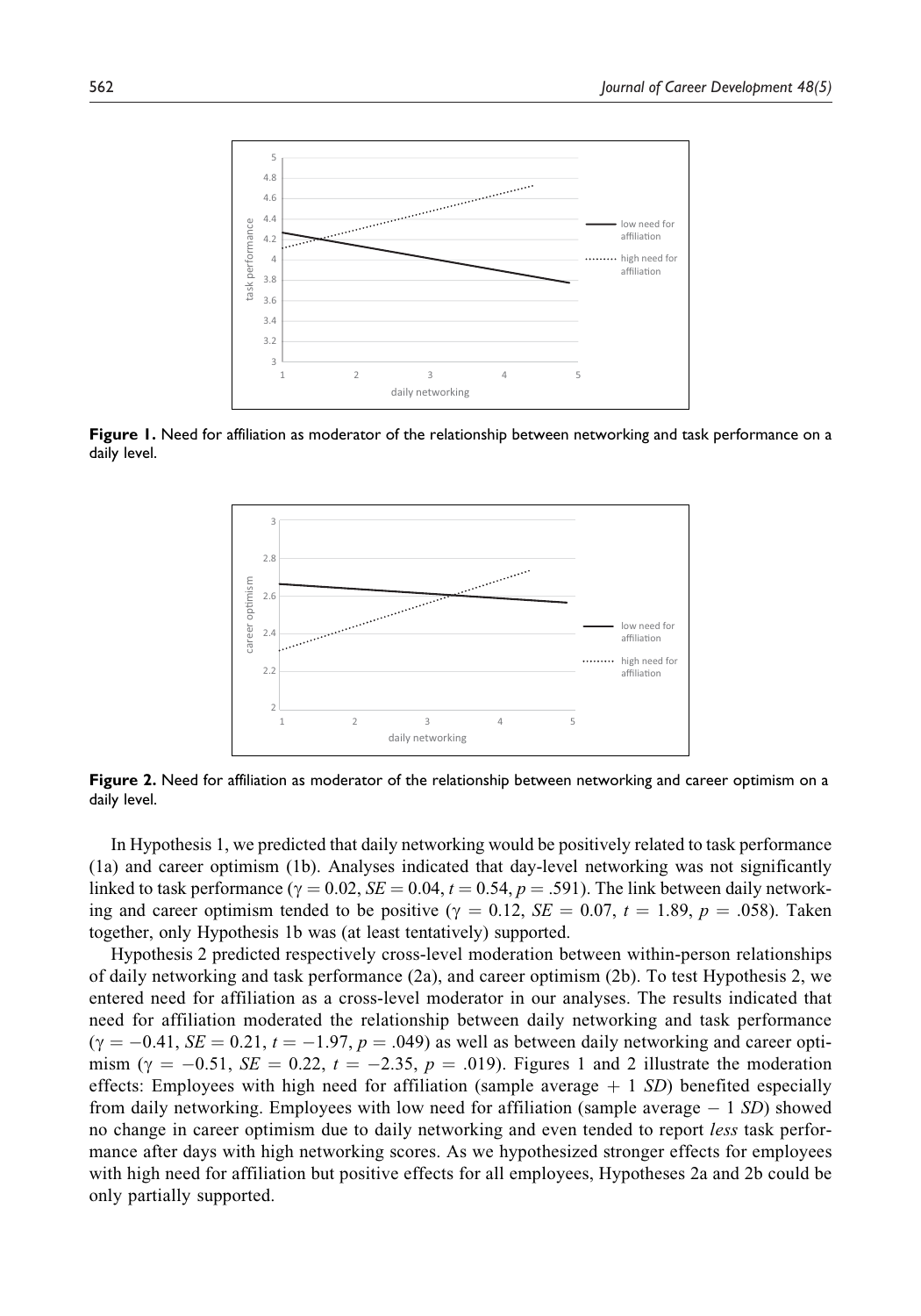# **Discussion**

The first aim of our study was to contribute to the limited number of studies on within-person effects of networking (Baumeler et al., 2018; Volmer & Wolff, 2018). We assumed that day-level networking would be related to day-level career-related outcomes (i.e., task performance and career optimism). Our second aim was to integrate motivational research with career research. Thus, we investigated whether need for affiliation as a dispositional motive would moderate the daily networking-career-related outcomes associations.

Our findings showed that daily networking was marginally positively related to daily career optimism, but not to daily task performance. The first finding replicates (at least tentatively) earlier findings (Volmer & Wolff, 2018). The present sample includes various occupations, whereas the sample of Volmer and Wolff (2018) included exclusively academics, which may explain the only tentative confirmation of a positive daily networking–career optimism relationship. The nonsignificant finding between networking and daily task performance can be attributed to the fact that networking is also resource consuming, with detrimental effects on immediate task performance. This explanation corresponds to those reported in studies focusing on a single networking incident (Casciaro, Gino, & Kouchaki, 2014; Wingender & Wolff, 2019) and reporting the negative consequences of networking.

As discussed in earlier research (e.g., Forret & Dougherty, 2004; Kuwabara, Hildebrandt, & Zou, 2016), the effectiveness of networking may also be influenced by factors inherent in the individuals themselves. Our results revealed that need for affiliation moderated the relationship between networking and task performance. Accordingly, individuals with a high need for affiliation can use the strong ties they build when networking as a resource to improve their task performance. Surprisingly, for employees with low need for affiliation, our results revealed not only weaker but even negative effects of networking on task performance. This moderation effect may explain why networking and task performance were not significantly related when excluding possible moderators. This underlines our previous theorizing that networking not only provides but also consumes valuable resources such as time and energy (Heslin & Turban, 2016; Porter & Woo, 2015). People low in affiliation motives generally show less appreciation for interpersonal interactions and are thus less likely to experience networking as a meaningful activity. Blustein's (2011) relational theory of working questions the view of agentic individuals in career research who are able to make self-determined choices in their working lives. Instead, Blustein (2011) argues for the importance of interaction with others and conceptualizes working as a foremost relational act. In this vein, the task performance of individuals with a high level of individual agency might even suffer from high daily networking engagement as they feel distracted and interrupted by others. Another explanation could be that the beneficial effects of networking on task performance have another tipping point (a week or a month) and could not be observed within the time frame of our diary study.

Finally, need for affiliation also moderated the relationship between networking and career optimism. As expected, employees with high need for affiliation benefited from networking. Interestingly, career optimism seemed to be independent of the daily network experiences of employees with low need for affiliation. Seeing networking as an opportunity to enhance one's career is therefore crucially dependent on one's attitude to social interactions.

Our within-person study on implicit motives (i.e., need for affiliation) extends the existing betweenperson research on implicit motives traits (Wolff et al., 2018) that identified the need for achievement (i.e., the striving to do things better) as the key predictor for networking in general. Yet in terms of consequences of daily networking, we find that people with a high level of daily networking together with a high affiliation motive benefit most with respect to immediate career outcomes.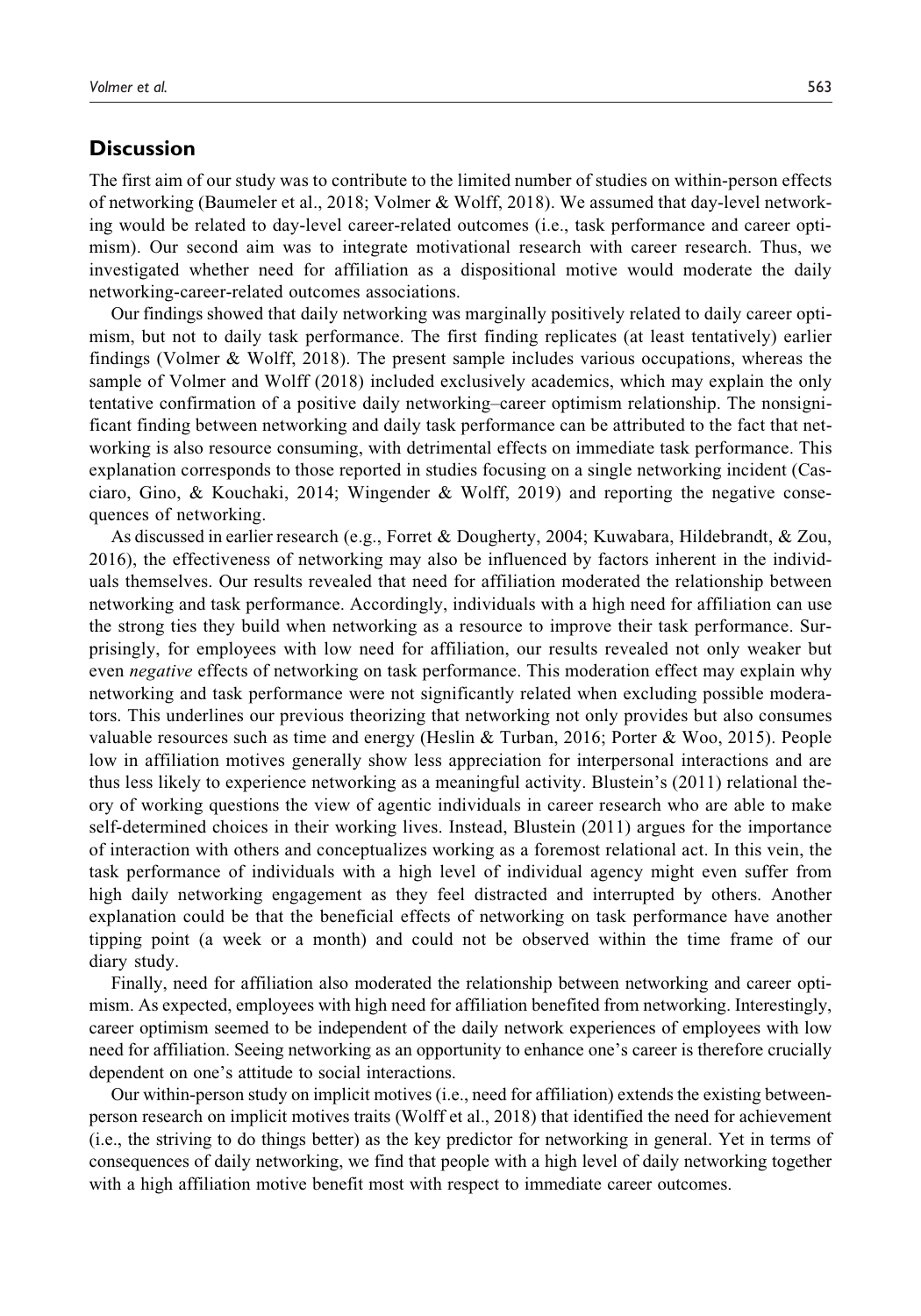# Practical Implications

Essentially, our results imply that daily networking may be something of a double-edged sword. Individuals with high need for affiliation appear to benefit with regard to task performance and career optimism, while those with low need for affiliation experience either no or even detrimental effects. Accordingly, building on the findings from the present study networking should be recommended, but with restrictions: People with low need for affiliation—who generally show less inclination and appreciation for social involvement—should not force themselves to engage in networking activities. Instead, valuable career- or job-related information could be obtained from alternative sources. Certain job characteristics can promote an individual's centrality in the network without the individual having to actively engage in networking—for example, holding a position which requires the dissemination of information within the organization (e.g., personnel officer). This not only increases access to valuable information but also the individual's visibility and indispensability within the network—without the person having to actively engage in networking activities. This does not have to be a stable characteristic of one's formal position but can be acquired by volunteering for certain tasks or being a member of a particular group (especially one whose other members are well connected). For career counseling, knowledge of individuals' motives and how they interact with individuals' networking might help to tailor customized training and provide individual advice. Knowing that not all individuals have the same incentive structure, given their implicit motives, might induce organizations to implement additional incentives and to communicate rules or standards for relationship arrangements in organizations. For example, organizations can set goals for the number of monthly networking activities.

# Limitations and Future Research

Some limitations should be conceded. First, building on earlier research (Volmer & Wolff, 2018), we measured daily networking solely with 8 items. However, networking can be understood as a complex construct, indicating that also on a daily basis the assessment of the complete scale might have led to a more differentiated understanding of networking and its effects on different outcomes. Second, as our study included mainly office workers from Germany, future research should consider the sample characteristics (e.g., academics, entrepreneurs vs. office workers) and further individual characteristics (e.g., hyposensitivity to social inclusion; Vanhalst et al., 2015) as an explanation for differences between our study findings and the few earlier studies on the within-person effects of networking (Baumeler et al., 2018; Volmer & Wolff, 2018). Third, our self-reported data may be prone to common method bias (e.g., Podsakoff, MacKenzie, Lee, & Podsakoff, 2003). However, self-report measures are an appropriate way to investigate the subjective career success indicators that we measured in our study. For implicit motives, we need to rely on participants' self-ratings. However, future studies should consider including other-rated task performance ratings, for example, from colleagues or supervisors. Fourth, we focused on the affiliation motive as we regarded the social component to be central for networking outcomes. However, we recommend the inclusion of the "Big Three" (Schultheiss & Brunstein, 2001, p. 72) when examining the role of motives for networking outcomes. Moreover, as our focus was on implicit motives representing unconscious associate networks (Kehr, 2004a), a comparison with consciously accessible explicit motives would be informative. Finally, future research should include personality traits (McCrae & Costa, 1997) when examining the role of personal variables in networking outcomes.

# Conclusion

The present study integrates research on implicit motives with career research and sheds light on the question of whether all people benefit from networking. The findings show that particularly those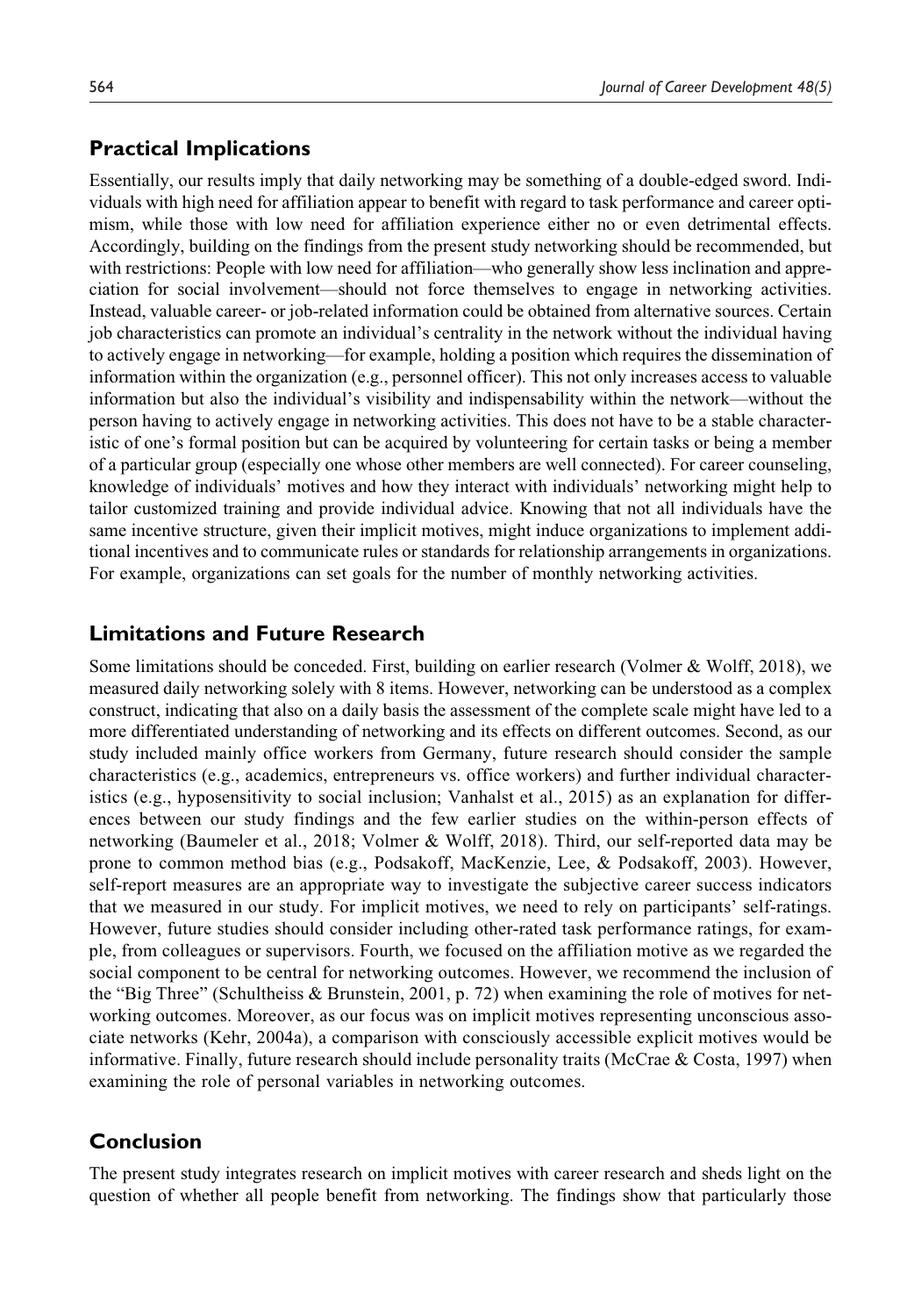employees with a high affiliation motive associated with a high appreciation for social involvement benefited from daily networking with respect to task performance and career optimism. Integrating motivational research with career research seems to be a promising research avenue and we hope that our research will stimulate future research in this direction.

### Declaration of Conflicting Interests

The author(s) declared no potential conflicts of interest with respect to the research, authorship, and/or publication of this article.

#### Funding

The author(s) received no financial support for the research, authorship, and/or publication of this article.

#### ORCID iD

Judith Volmer **b** https://orcid.org/0000-0003-4476-6537

#### **References**

- Bakker, A. B., Demerouti, E., & Verbeke, W. (2004). Using the job demands-resources model to predict burnout and performance. Human Resource Management, 43, 83–104. doi:10.1002/hrm.20004
- Baumeler, F., Johnston, C., Hirschi, A., & Spurk, D. (2018). Networking as a predictor of work–nonwork enrichment: Mechanisms on the within- and between-person level. Journal of Vocational Behavior, 109, 166–177. doi:10.1016/j.jvb.2018.10.015
- Blustein, D. L. (2011). A relational theory of working. Journal of Vocational Behavior, 79, 1–17. doi:10.1016/j. jvb.2010.10.004
- Bolger, N., Davis, A., & Rafaeli, E. (2003). Diary methods: Capturing life as it is lived. Annual Review of Psychology, 54, 579–616. doi:10.1146/annurev.psych.54.101601.145030
- Brandstätter, V., Schüler, J., Puca, R. M., & Lozo, L. (2013). Motivation und emotion: allgemeine psychologie für bachelor [Motivation and emotion: General psychology for bachelor]. Berlin/Heidelberg, Germany: Springer. doi:10.1007/978-3-662-56685-5
- Casciaro, T., Gino, F., & Kouchaki, M. (2014). The contaminating effects of building instrumental ties: How networking can make us feel dirty. Administrative Science Quarterly, 59, 705-735. doi:10.1177/00018392 14554990
- de Janasz, S. C., & Forret, M. L. (2008). Learning the art of networking: A critical skill for enhancing social capital and career success. Journal of Management Education, 32, 629–650. doi:10.1177/1052562907307637
- Duffy, R. D. (2010). Sense of control and career adaptability among undergraduate students. Journal of Career Assessment, 18, 420–430. doi:10.1177/1069072710374587
- Dufner, M., Arslan, R. C., Hagemeyer, B., Schönbrodt, F. D., & Denissen, J. J. (2015). Affective contingencies in the affiliative domain: Physiological assessment, associations with the affiliation motive, and prediction of behavior. Journal of Personality and Social Psychology, 109, 662–676. doi:10.1037/pspp0000106
- Forret, M. L., & Dougherty, T. W. (2001). Correlates of networking behavior for managerial and professional employees. Group & Organization Management, 26, 283-311. doi:10.1177/1059601101263004
- Forret, M. L., & Dougherty, T. W. (2004). Networking behaviors and career outcomes: Differences for men and women? Journal of Organizational Behavior, 25, 419–437. doi:10.1002/job.253
- Frese, M., Fay, D., Hilburger, T., Leng, K., & Tag, A. (1997). The concept of personal initiative: Operationalization, reliability and validity in two German samples. Journal of Occupational and Organizational Psychology, 70, 139–161. doi:10.1111/j.2044-8325.1997.tb00639.x
- Garcia, P. R. J. M., Restubog, S. L. D., Bordia, P., Bordia, S., & Roxas, R. E. O. (2015). Career optimism: The roles of contextual support and career decision-making self-efficacy. Journal of Vocational Behavior, 88, 10–18. doi:10.1016/j.jvb.2015.02.004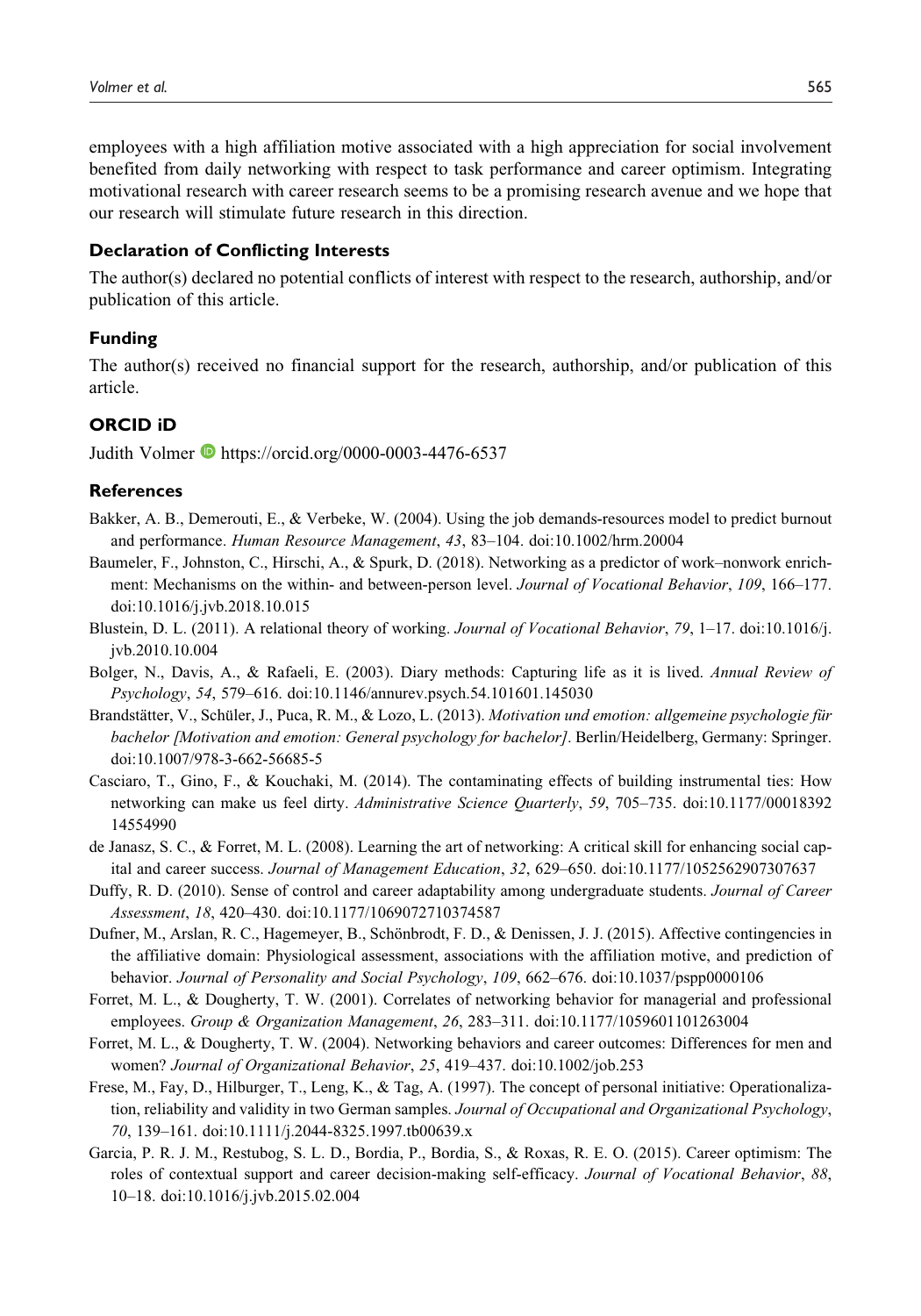- Gibson, C., Hardy, J. H., & Buckley, M. R. (2014). Understanding the role of networking in organizations. Career Development International, 19, 146–161. doi:10.1108/Cdi-09-2013-0111
- Granovetter, M. S. (1973). The strength of weak ties. American Journal of Sociology, 78, 1360–1380. doi:10. 1086/225469
- Heslin, P. A., & Turban, D. B. (2016). Enabling career success as an emergent process. Organizational Dynamics, 45, 155–164. doi:10.1016/j.orgdyn.2016.07.001
- Kehr, H. M. (2004a). Implicit/explicit motive discrepancies and volitional depletion among managers. Personality and Social Psychology Bulletin, 30, 315–327. doi:10.1177/0146167203256967
- Kehr, H. M. (2004b). Integrating implicit motives, explicit motives, and perceived abilities. The compensatory model of work motivation and volition. Academy of Management Review, 29, 479-499. doi:10.5465/AMR. 2004.1367096
- Kuwabara, K., Hildebrand, C., & Zou, X. (2016). Lay theories of networking: How laypeople's beliefs about networks affect their attitudes and engagement toward instrumental networking. Academy of Management Review, 43. doi:10.5465/amr.2015.0076
- Langens, T. A., & Schmalt, H.-D. (2008). Motivational traits: New directions and measuring motives with the Multi-Motive Grid (MMG). In G. J. Boyle, G. Matthews, & D. H. Saklofske (Eds.), The SAGE handbook of personality theory and assessment, Vol. 1. Personality theories and models (pp. 523–544). Thousand Oaks, CA: Sage. doi:10.4135/9781849200462.n25
- Levin, D. Z., & Cross, R. (2004). The strength of weak ties you can trust: The mediating role of trust in effective knowledge transfer. Management Science, 50, 1477–1490. doi:10.1287/mnsc.1030.0136
- McClelland, D. C. (1987). Human motivation. Cambridge, England: Cambridge University Press. doi:10.1017/ CBO9781139878289
- McClelland, D. C., Koestner, R., & Weinberger, J. (1989). How do self-attributed and implicit motives differ? Psychological Review, 96, 690–702. doi:10.1037/0033-295X.96.4.690
- McCormick, B. W., Reeves, C. J., Downes, P. E., Li, N., & Ilies, R. (in press). Scientific contributions of withinperson research in management: Making the juice worth the squeeze. Journal of Management.
- McCrae, R. R., & Costa, P. T. J. (1997). Personality trait structure as a human universal. American Psychologist, 52, 509–516. doi:10.1037/0003-066X.52.5.509
- McIlveen, P., Beccaria, G., & Burton, L. J. (2013). Beyond conscientiousness: Career optimism and satisfaction with academic major. Journal of Vocational Behavior, 83, 229–236. doi:10.1016/j.jvb.2013.05.005
- Murray, H. A. (1938). Explorations in personality. New York, NY: Oxford University Press. doi:10.1093/acprof: oso/9780195305067.001.0001
- Muthén, L., & Muthén, B. (1998–2010). Mplus user's guide. 6th ed. Los Angeles, CA: Muthén & Muthén.
- Ng, T. W. H., & Feldman, D. C. (2014). Subjective career success: A meta-analytic review. Journal of Vocational Behavior, 85, 169–179. doi:10.1016/j.jvb.2014.06.001
- Ng, T. W. H., Eby, L. T., Sorensen, K. L., & Feldman, D. C. (2005). Predictors of objective and subjective career success: A meta-analysis. Personnel Psychology, 58, 367–408.
- Podsakoff, P. M., MacKenzie, S. B., Lee, J.-Y., & Podsakoff, N. P. (2003). Common methods biases in behavioral research: A critical review of the literature and recommended remedies. Journal of Applied Psychology, 88, 879–903. doi:10.1037/0021-9010.88.5.879
- Porter, C. M., & Woo, S. E. (2015). Untangling the networking phenomenon: A dynamic psychological perspective on how and why people network. Journal of Management, 41, 1477–1500. doi:10.1177/0149206315582247
- Ragins, B. R. (1997). Diversified mentoring relationships in organizations: A power perspective. Academy of Management Review, 22, 482–521. doi:10.2307/259331
- Rottinghaus, P. J., Day, S. X., & Borgen, F. H. (2005). The career futures inventory: A measure of career-related adaptability and optimism. Journal of Career Assessment, 13, 3–24. doi:10.1177/1069072704270271
- Schultheiss, O. C., & Brunstein, J. C. (2001). Assessment of implicit motives with a research version of the TAT: Picture profiles, gender differences, and relations to other personality measures. Journal of Personality Assessment, 77, 71–86. doi:10.1207/S15327752JPA7701\_05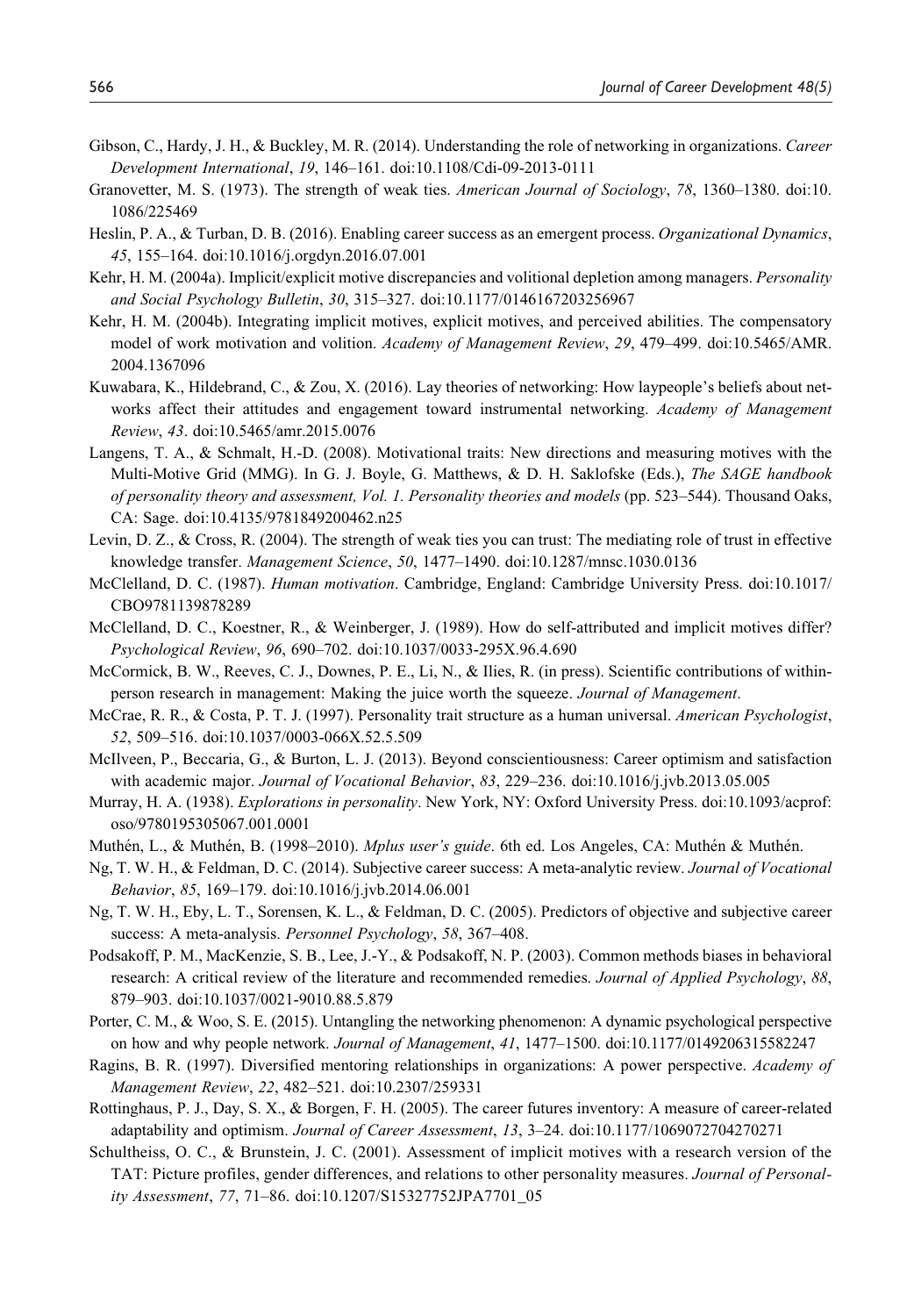- Schultheiss, O. C., Liening, S. H., & Schad, D. (2008). The reliability of a picture story exercise measure of implicit motives: Estimates of internal consistency, retest reliability, and ipsative stability. Journal of Research in Personality, 42, 1560–1571. doi:10.1016/j.jrp.2008.07.008
- Schultheiss, O. C., Strasser, A., Rösch, A. G., Kordik, A., & Graham, S. C. C. (2012). Motivation. In V. S. Ramachandran (Ed.), Encyclopedia of human behavior ( 2nd ed., 650–656). Oxford, England: Elsevier. doi:10.1016/ B978-0-12-375000-6.00238-X
- Sokolowski, K., Schmalt, H. D., Langens, T. A, & Puca, R. M. (2000). Assessing achievement, affiliation, and power motives all at once: The Multi-Motive Grid (MMG). Journal of Personality Assessment, 74, 126–145. doi:10.1207/S15327752JPA740109
- Sonnentag, S., Volmer, J., & Spychala, A. (2008). Job performance. In C. L. Cooper & J. Barling (Eds.), Handbook of organizational behavior (pp. 428–449). Thousand Oaks, CA: Sage.
- Sparrowe, R. T., Liden, R. C., Wayne, S. J., & Kraimer, M. L. (2001). Social networks and the performance of individuals and groups. Academy of Management Journal, 44, 316–325. doi:10.2307/3069458
- Spurk, D., Kauffeld, S., Barthauer, L., & Heinemann, N. S. (2015). Fostering networking behavior, career planning and optimism, and subjective career success: An intervention study. Journal of Vocational Behavior, 87, 134–144. doi:10.1016/j.jvb.2014.12.007
- Spurk, D., & Volmer, J. (2013). Validierung einer deutschsprachigen Version des career futures inventory (CFI): Berufliche anpassungsfähigkeit, beruflicher optimismus, arbeitsmarktwissen und berufserfolg [Validation of a German version of the career futures inventory (CFI): Career adaptability, career optimism, job market knowledge, and career success]. Zeitschrift Für Arbeits-Und Organisationspsychologie, 57, 77-95. doi:10.1026/ 0932-4089/a000106
- Sturges, J. J. L. (2008). All in a day's work? Career self-management and the management of the boundary between work and non-work. Human Resource Management Journal, 18, 118-134. doi:10.1111/j.1748-8583.2007.00054.x
- Teng, C. I. (2015). Drivers of interdependence and network convergence in social networks in virtual communities. Electronic Commerce Research and Applications, 14, 204–212. doi:10.1016/j.elerap.2015.01.004
- Thompson, J. A. (2005). Proactive personality and job performance: A social capital perspective. Journal of Applied Psychology, 90, 1011–1017. doi:10.1037/0021-9010.90.5.1011
- Van Hoye, G., Van Hoft, E. A. J., & Lievens, F. (2009). Networking as a job search behavior: A social network perspective. Journal of Occupational and Organizational Psychology, 82, 661-682. doi:10. 1348/096317908X360675
- Vanhalst, J., Soenens, B., Luychx, K., van Petegem, S., Weeks, M. S., & Asher, S. R. (2015). Why do the lonely stay lonely? Chronically lonely adolescents' attributions and emotions in situations of social inclusion and exclusion. Journal of Personality and Social Psychology, 109,932–948
- Viswesvaran, C., Sanchez, J. I., & Fisher, J. (1999). The role of social support in the process of work stress: A meta-analysis. Journal of Vocational Behavior, 54, 314–334. doi:10.1006/jvbe.1998.1661
- Volmer, J., Orth, M., & Wolff, H. G. (2018). Multidimensional networking behavior in Germany and China: Measurement invariance and associations with objective success. Journal of Career Assessment, 26,678–696. doi: 10.1177/1069072717723302
- Volmer, J., & Wolff, H. G. (2018). A daily diary study on the consequences of networking on employees' careerrelated outcomes: The mediating role of positive affect. Frontiers in Psychology, 9, 2179. doi:10.3389/fpsyg. 2018.02179
- Wanberg, C. R., Kanfer, R., & Banas, J. T. (2000). Predictors and outcomes of networking intensity among unemployed job seekers. Journal of Applied Psychology, 85, 491–503. doi:10.1037/0021-9010.85.4.491
- Wang, Z., & Fu, Y. (2015). Social support, social comparison, and career adaptability: A moderated mediation model. Social Behavior and Personality: An International Journal, 43, 649–659. doi:10.2224/sbp.2015.43.4.649
- Weinberger, J., Cotler, T., & Fishman, D. (2010). The duality of affiliative motivation. In O. C. Schultheiss & J. C. Brunstein (Eds.), Implicit motives (pp. 71–88). New York, NY: Oxford University Press. doi:10.1093/acprof: oso/9780195335156.003.0003